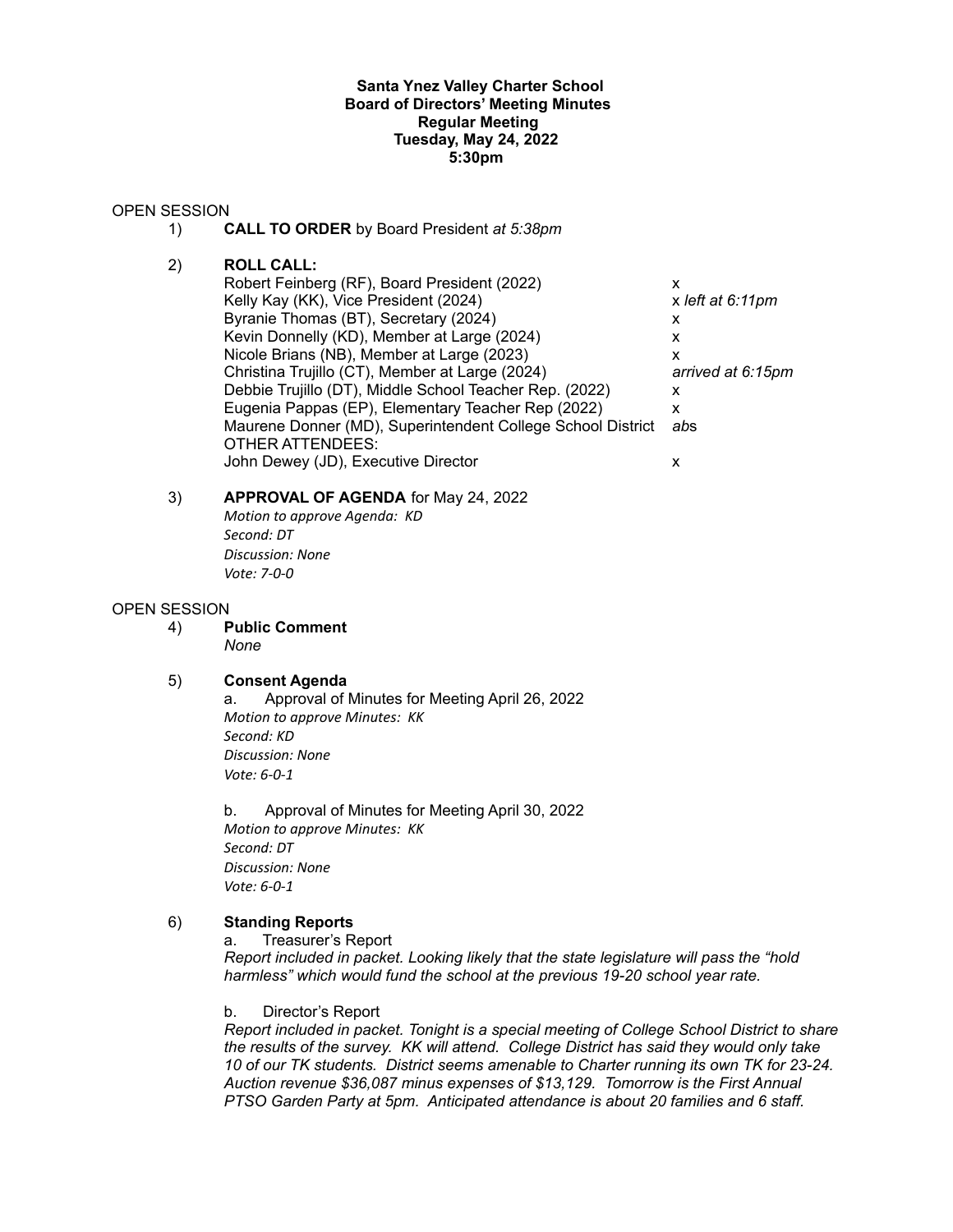*New shade structure for the 8th grade lounge paid through Student Council funds. Graduation is Friday, June 3, 2022 at 9:30am. Several summer projects in the works: new flooring for th 5th grade classroom and music classroom, as well as new playground equipment (partly funded by PTSO).*

## 7) **Informational/Discussion**

a. Bond Measure; Charter representation *KK to attend District meeting this evening. Important to make sure the Charter needs are included.*

- b. MS Math Survey *Discussion of making the survey shorter. NB to make suggested edits before Friday.*
- c. Substitute pay rate

*KD asked the average for the area. JD said it was \$105 when he started and \$135 currently. CT asked if we could get a sampling of what other schools pay so we can be competitive. RF suggested saving the research time and just raising the rate to \$145. Board agrees with the suggestion.*

d. Later school start time *The board feels that moving the start time will not make significant impact on student arrival at school.*

## 8) **Board Business**

a. Board vacancies - establish timeline/ctee *Discussion of when to solicit statements of interest. We have received one statement recently. JD to send a ParentSquare out inviting interested parties to attend the June meeting.*

## 9) **Action Items**

a. Approve revised Strategic Plan document *Motion to approve the revised Strategic Plan with noted changes: KD Second: DT*

*Discussion: Review of several points in the document. Suggested to edit the wording of "learning philosophy" to match the title of the Habits of Heart and Mind to "learner outcomes". Discussion of how to phrase the item under Resource Management to "Share with District". Vote: 6-0-1*

b. Approve 22-23 Budget with 3-year estimates *Motion to approve 22-23 Budget with 3-year estimates: KD Second: CT Discussion: None Vote: 7-0-0*

# 10) **Future Agenda Items**

- a. Board Meeting June 21, 2022
	- *1. Bond Measure; Charter representation*
	- *2. Math Survey Results*
	- *3. Middle School Field Trip Fundraisers*
- 11) Public Comment on Closed Session Items *None*

#### CLOSED SESSION

12) a. None

OPEN SESSION